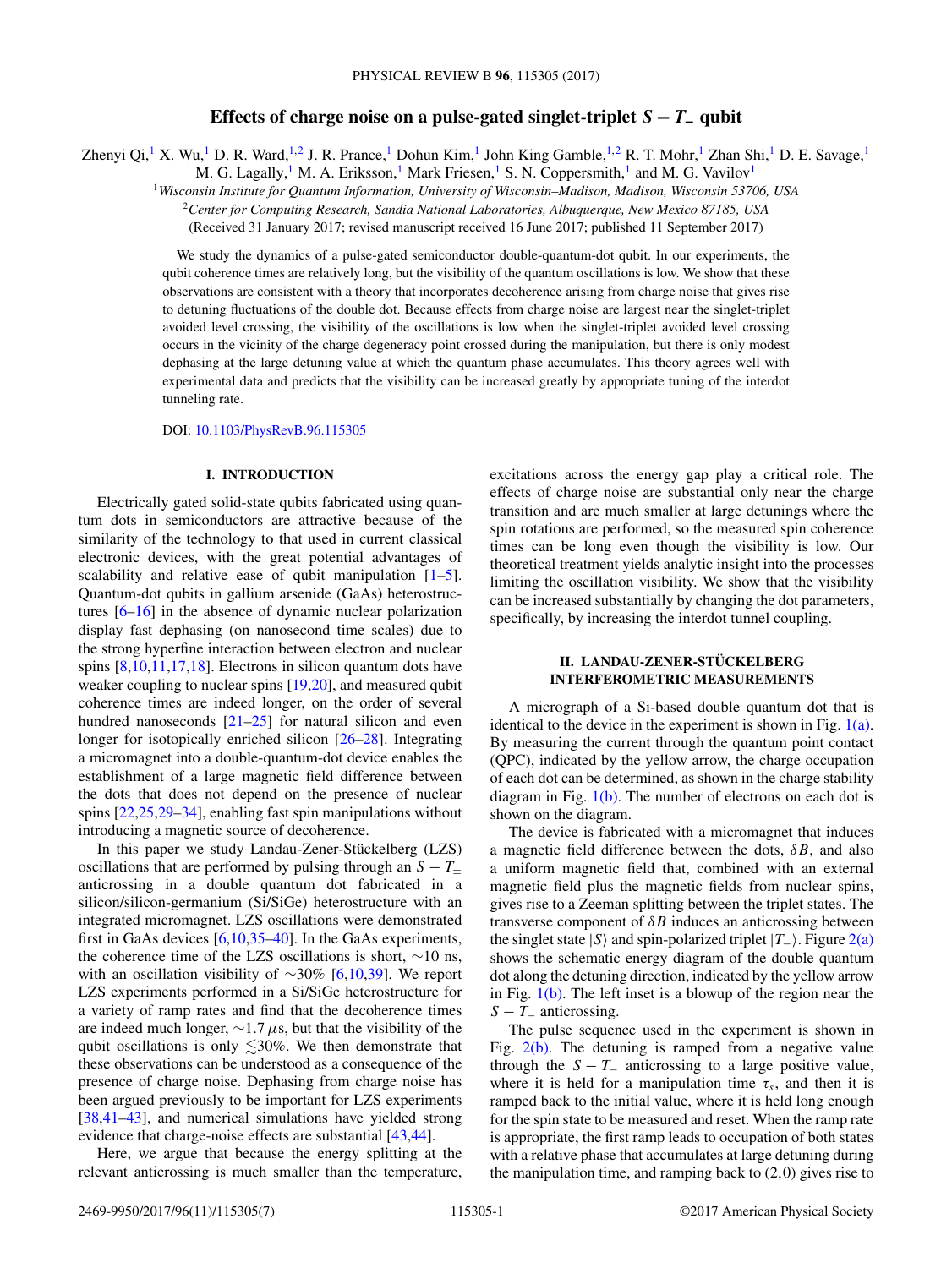<span id="page-1-0"></span>

FIG. 1. (a) Micrograph of a double-dot device in a Si/SiGe heterostructure that is lithographically identical to the one used in the experiment [\[22\]](#page-6-0). (b) Stability diagram showing the electron occupations in the dots, obtained by measuring the current through the quantum point contact  $I_{QPC}$  at different voltages  $\Delta V_{LP/RP}$  applied to the left and right gates labeled in (a). The numbers in parentheses are the electron occupations of the two dots.

LZS oscillations. The probability of being in the singlet state at the end of the sequence oscillates as a function of  $\tau_s$ , as shown in the inset of Fig. 3 by a red solid line. These data were taken with a ramp time of  $\tau_r \simeq 45$  ns, which corresponds to a ramp rate of ∼4*.*4*μ*eV*/*ns. The coherence time extracted from the oscillations is quite long (∼1*.*7*μ*s), but the visibility, defined as the maximum amplitude of the oscillations, is only about 0.24, much less than the value of 1 expected for LZS oscillations in the absence of decoherence [\[45–47\]](#page-6-0). In the experiment, the ramp rate was varied, yielding a peak in the visibility, as indicated by the red circles in the main panel of Fig. 3. Here,



FIG. 2. (a) Schematic energy diagram of the full five-level system. A small transverse magnetic field gradient causes an anticrossing to occur between the singlet and triplet states *S*(1*,*1) and *T*−. The left inset is an expanded view of the region in the small green box in the main figure. (b) A schematic of the pulse applied to the detuning *ε* as a function of time *t*. The system is ramped from a negative detuning *ε*<sub>1</sub> to a large positive detuning  $\varepsilon_2$  over a ramp time  $\tau_r$ , held at  $\varepsilon_2$  for a manipulation time  $\tau_s$ , and then ramped back to  $\varepsilon_1$  over the time  $\tau_r$ . The pulse sequence passes through the  $S - T_-\$  anticrossing twice, giving rise to Landau-Zener-Stückelberg oscillations.



FIG. 3. Visibility of LZS oscillations as a function of ramp rate *v*, where *v* is defined as the slope  $d\varepsilon/dt$  of the initial ramp in the pulse sequence of Fig.  $2(b)$ . The red dots are experimental data, and the blue line shows the results of theoretical simulations incorporating charge noise with a  $\alpha/\omega^{0.7}$  spectrum [\[41\]](#page-6-0). No magnetic fluctuations are included in the model. The tunnel coupling at zero detuning used in the calculation is the same as that measured in the experiment,  $t_{c0} = 3.4 \mu\text{eV}$ . The adjustable parameters used to obtain the theoretical results are  $\alpha$ , which determines the noise amplitude and yields detuning fluctuations consistent with experimental estimates [\[22\]](#page-6-0), and *h*, which describes the transverse magnetic field gradient and determines the optimal ramp rate. The inset shows the experimental return probability  $P_s$  measured as a function of manipulation time  $\tau_s$ .

the data in the inset correspond to a point near the top of the peak.

### **III. MODEL**

Since we are mainly interested in the singlet-triplet  $S - T_$ subspace, we first reduce the full five-level system to two levels, as described in the Appendix. The resulting qubit Hamiltonian can be written as a  $2 \times 2$  matrix:

$$
\hat{H}_{S-T_{-}}^{(1)} = \begin{pmatrix} -E_S & \frac{h}{2} \\ \frac{h}{2} & E_{T_{-}} \end{pmatrix}, \tag{1}
$$

where the singlet and triplet energies are given by  $E_S =$  $\sqrt{(\varepsilon/2)^2 + t_c^2}$  and  $E_{T_-} = -(\varepsilon/2 + g\mu_B B)$ . As in Ref. [\[22\]](#page-6-0), we assume that the tunnel coupling between the quantum dots,  $t_c = t_{c0} \exp(-\varepsilon/\varepsilon_0)$ , varies exponentially with the detuning  $\varepsilon$ , and  $\varepsilon_0 \simeq 125 \,\mu\text{eV}$ . Here, *g* is the gyromagnetic ratio,  $\mu_B$  is the Bohr magneton,*B* is the average total magnetic field on the two dots, and the detuning is defined such that  $\varepsilon = 0$  at the charge degeneracy point. In Eq. (1), the transverse magnetic field gradient causes hybridization of the *S* and *T*<sup>−</sup> states through the parameter  $h = \sqrt{2}h_x \cos(\theta/2)$ , where  $h_x = g\mu_B \delta B_x$  and  $\theta = \arccos(\varepsilon/2E_S)$ ; see the Appendix for details.

We now apply a unitary transformation

$$
\hat{U} = \exp(i\hat{\sigma}_y \phi/2), \quad \phi = \arccos\left(-\frac{E_{T_-} + E_S}{\Delta}\right), \quad (2)
$$

with  $\Delta = \sqrt{(-E_S - E_{T-})^2 + h^2}$ , to diagonalize the instantaneous Hamiltonian, Eq. (1), and obtain

$$
\hat{H}_{S-T_{-}}^{(2)} = \hat{U}\hat{H}_{S-T_{-}}^{(1)}\hat{U}^{\dagger} - i\hat{U}\dot{U}^{\dagger} \n= \frac{E_{T_{-}} - E_{S}}{2}\hat{1}_{2\times 2} + \frac{\Delta}{2}\hat{\sigma}_{z} - \frac{\dot{\phi}}{2}\hat{\sigma}_{y}.
$$
\n(3)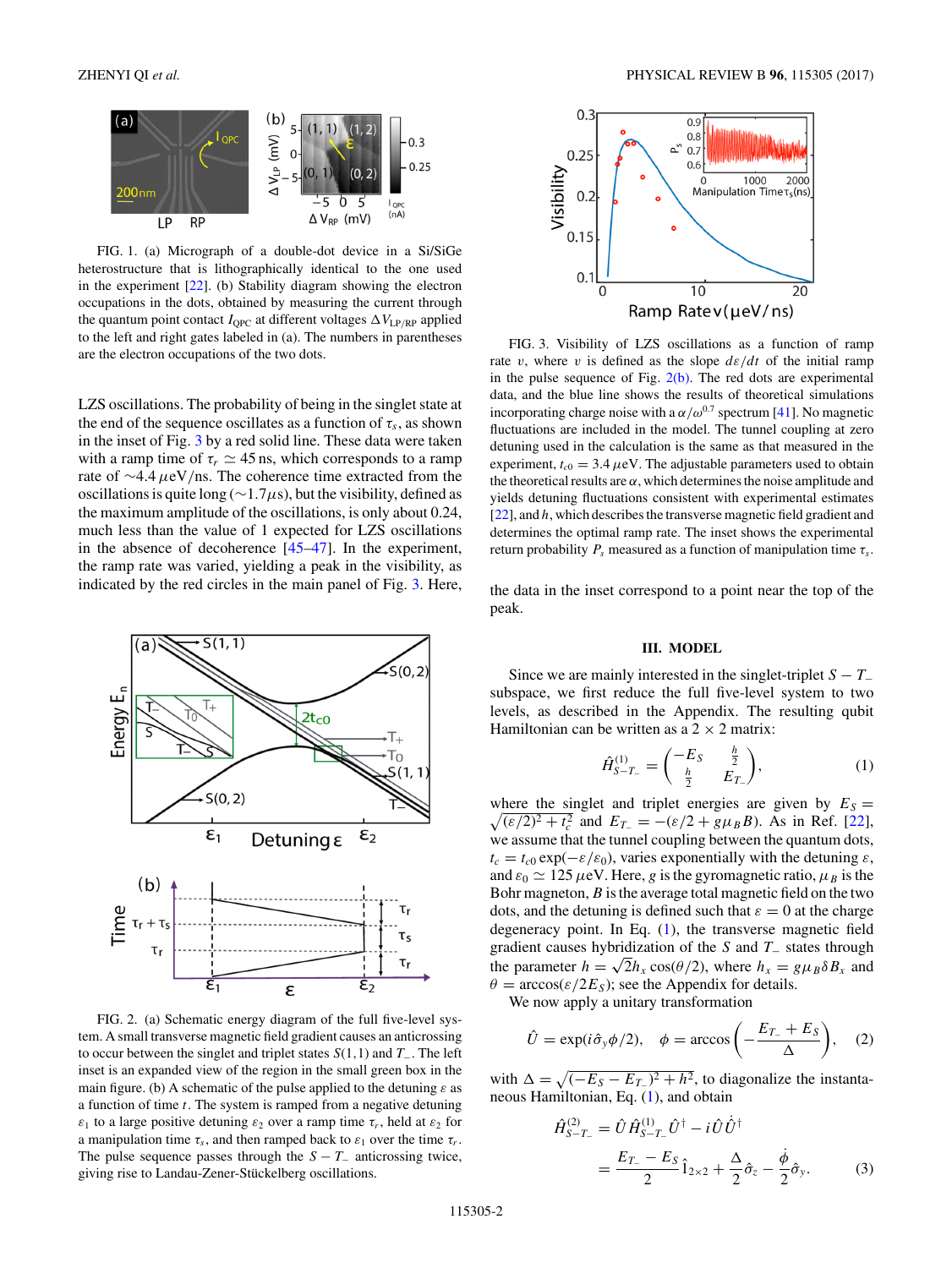<span id="page-2-0"></span>

FIG. 4. Return probability  $P_s$  measured in the experiment (red solid line) as a function of manipulation time  $\tau_s$  (these are the same data as in the inset of Fig. [3\)](#page-1-0). A Gaussian fit to the oscillation envelope yields a decoherence time of ∼1*.*7*μ*s [\[22\]](#page-6-0). The maximum visibility, or oscillation amplitude, is about 0.24. The blue dashed line corresponds to our theoretical prediction for the LZS oscillations, obtained using the same parameters as in Fig. [3](#page-1-0) at a ramp rate of  $v = 4.4 \mu\text{eV/s}$ , which is the same as the experimental ramp rate. The blue solid lines indicate the envelope of the theoretical LZS oscillations, whose amplitude decays as  $exp[-\chi(\tau_s)]$ , as discussed in the main text.

Here,  $\hat{1}_{2\times2}$  is the two-dimensional identity matrix, and  $\hat{\sigma}_{y,z}$  are Pauli matrices. Note that  $E_T$  and  $E_S$  are functions of time during the ramping pulse, resulting in the time dependence of *φ*. There are two major noise sources in the double quantum dots: nuclear magnetic field fluctuations [\[35,36,38,39,48,49\]](#page-6-0) and charge noise [\[43,50–52\]](#page-6-0). Here, We disregard the nuclear magnetic field fluctuations, based on arguments given below. Charge noise is included by incorporating fluctuations in the detuning  $\varepsilon$  [\[41\]](#page-6-0), so that  $\varepsilon \to \varepsilon + \delta \varepsilon$  is a sum of a controlled gate detuning *ε* and a fluctuating component *δε*.

In the original five-dimensional basis, the noise takes the diagonal form  $\hat{V}^{(0)} = (\delta \varepsilon / 2) \text{diag}(1, -1, -1, -1, -1)$ . After applying the transformation  $\hat{W}$  given by Eq. [\(A2\)](#page-4-0), in the qubit subspace, the noise contribution to the Hamiltonian takes the form  $\hat{V}^{(1)} = -(\delta \varepsilon/2) \text{diag}(\cos \theta, 1)$ . We then apply transformation  $\hat{U}$ , Eq. [\(2\)](#page-1-0), obtaining

$$
\hat{V}^{(2)} = \frac{\delta \varepsilon}{2} (\sin \phi \hat{\sigma}_x + \cos \phi \hat{\sigma}_z) \sin^2 \frac{\theta}{2},\tag{4}
$$

omitting a term proportional to the identity. The  $\hat{\sigma}_r$  term in Eq. (4), which causes transitions between the ground and first excited states, affects the evolution of the density matrix during the ramp across the magnetic anticrossing. The  $\hat{\sigma}_z$  term in Eq. (4) is diagonal but vanishes at the magnetic anticrossing when  $\phi = \pi/2$ ; This term gives rise to fluctuations of the phase difference between the ground and first excited states. Below, we discuss the effects of these two terms on the system dynamics, showing that the former explains the low visibility, while the latter gives rise to dephasing that is consistent with the experiment. In this way, we obtain a self-consistent description of the experimental data in Figs. [3](#page-1-0) and 4.

We now apply the Bloch-Redfield (BR) approximation [\[53–55\]](#page-6-0) to describe the dynamics of the double quantum dot in the presence of detuning noise  $\hat{V}^{(2)}$ . Within this theory, the dynamics are described in terms of transition rates between energy eigenstates in the  $S - T_-\$  subspace. The detuning fluctuations are characterized by the spectral function

$$
S(\omega) = \int d\tau \langle \delta \varepsilon(t) \delta \varepsilon(t+\tau) \rangle e^{-i\omega \tau}, \tag{5}
$$

where  $\omega$  is the frequency and  $\langle \cdots \rangle$  denotes an average over noise realizations. Here, we assume that the noise spectrum for detuning fluctuations has spectral density

$$
S(\omega) = \alpha/\omega^{0.7},\tag{6}
$$

where  $\alpha$  is a constant, consistent with experiment measurements of recent experimental quantum dot qubits [\[41\]](#page-6-0). We then calculate transition rates between eigenstates induced by the noise using Fermi's golden rule, obtaining the master equations for the qubit density matrix  $\rho$  describing the hybridized  $S - T_-\$ two-level system:

$$
\dot{\rho}_{00} = \frac{\dot{\phi}}{2} (\rho_{01} + \rho_{10}) - \Gamma \rho_{00} + \Gamma \rho_{11}, \tag{7a}
$$

$$
\dot{\rho}_{01} = -\frac{\dot{\phi}}{2}(\rho_{00} - \rho_{11}) - \frac{i}{\hbar}\rho_{01}(\Delta + Z\delta\varepsilon) - \Gamma\rho_{01}, \qquad (7b)
$$

$$
\dot{\rho}_{11} = -\frac{\dot{\phi}}{2}(\rho_{01} + \rho_{10}) + \Gamma \rho_{00} - \Gamma \rho_{11},\tag{7c}
$$

and  $\rho_{10} = \rho_{01}^*$ , where  $Z\delta\varepsilon$  is the noise contribution from the  $\hat{\sigma}_z$  term in Eq. (4) with  $Z = \sin^2(\theta/2) \cos(\varphi)$ . Here, 0 and 1 refer to the instantaneous eigenstates of Eq. [\(1\)](#page-1-0).

The transition rate  $\Gamma$  in Eq. (7) characterizes the rate of excitation from the ground state to the excited state and the rate of relaxation of the excited state. To estimate  $\Gamma$ , we assume the *δε* noise distribution is classical because the transition rates between *S* and  $T_$  are non-negligible only near the  $S - T_$ anticrossing, where the energy separation between the levels is *h*, which is very small compared to the temperature. In the BR theory we therefore obtain the following form for the relaxation rate:

$$
\Gamma(\varepsilon) = \frac{\pi}{2\hbar^2} \sin^2 \phi \sin^4 \left(\frac{\theta}{2}\right) S[\Delta(\varepsilon)/\hbar].
$$
 (8)

Charge noise and other sources of relaxation give rise to  $T_1 \sim$ 10  $\mu$ s, as measured in experiments [\[22\]](#page-6-0). Since  $T_1$  is much larger than the ramp time (10–100 ns) in our experiment, we ignore it in our visibility calculations.

## **IV. RESULTS**

#### **A. Oscillation visibility**

We now compare the results of our numerical simulations of the differential equation (7) to experimental measurements of Landau-Zener-Stückelberg interferometry. The experiments presented here use the procedures and methods presented in Ref. [\[22\]](#page-6-0). The simulations use the measured values for the average magnetic field (obtained from the period of the LZS oscillations),  $g\mu_B B = 0.17 \mu\text{eV}$ , and the tunnel coupling at zero detuning  $t_{c0} \approx 3.4 \,\mu\text{eV}$  [\[22\]](#page-6-0).

We ignore the term  $Z\delta\varepsilon$  in Eq. (7b) during the forward and backward ramps because it vanishes at  $\phi = \pi/2$  and is important only for long times, as we explain in Sec. [IV B.](#page-3-0) The parameters  $h$  and  $\alpha$  are not well determined from the experiment, and we adjust them here to optimize the fit to the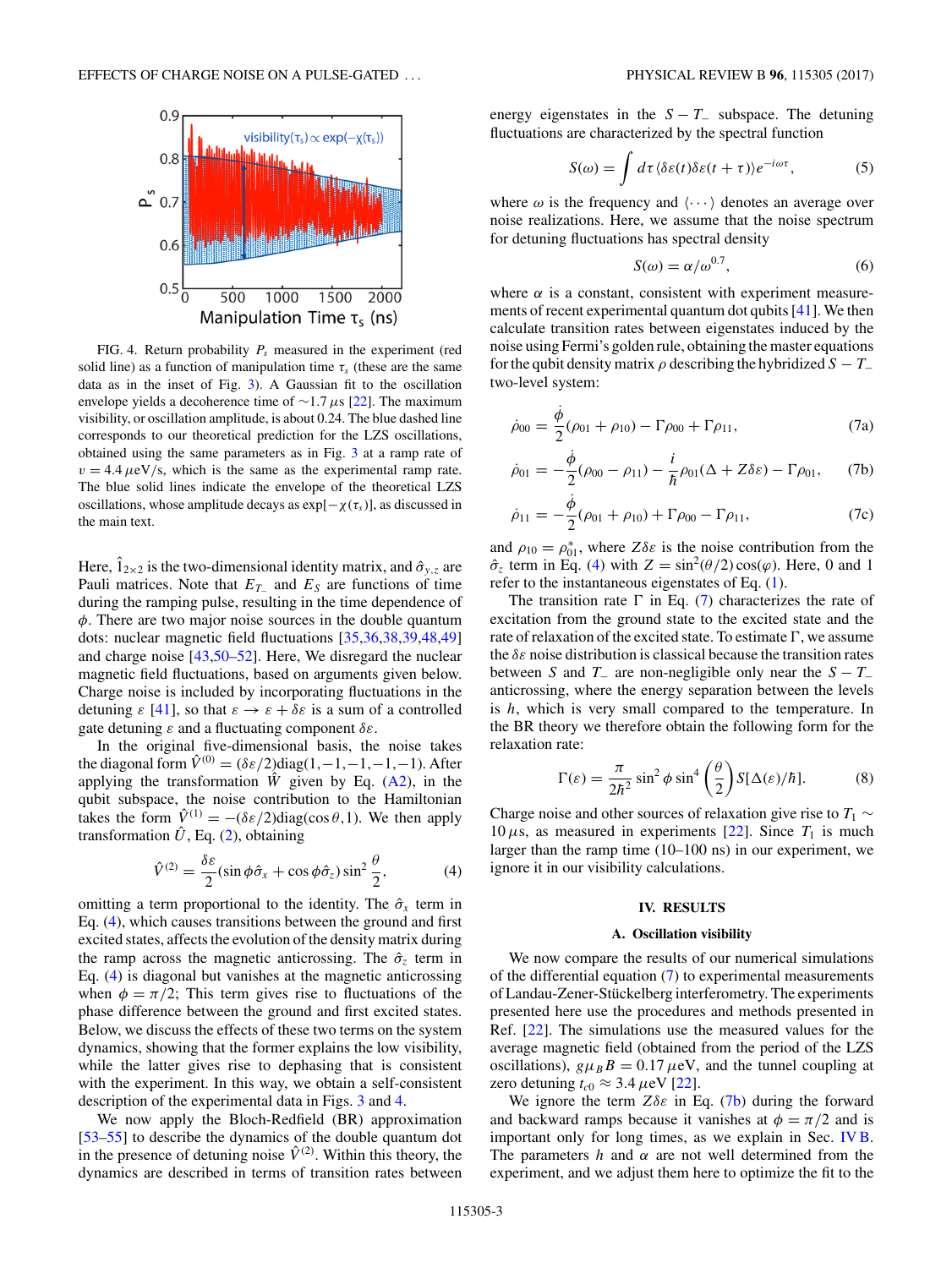<span id="page-3-0"></span>

FIG. 5. (a) Visibility of LZS oscillations at the optimum ramp rate as a function of tunnel coupling  $t_{c0}$ . (b) Semilog plot of the energy difference between the ground state  $|0\rangle$  and first excited state  $|1\rangle$  as a function of detuning; the dips of these curves occur at the magnetic anticrossings. (c) Transition rates  $\Gamma$  as a function of detuning. The thin black lines in (b) and (c) are obtained for the tunnel coupling  $t_{c0} = 3.4 \,\mu\text{eV}$ , while the thick red lines are obtained for  $t_{c0} = 20 \,\mu\text{eV}$ . Increasing the tunnel coupling can be seen to move the magnetic anticrossing farther from the charge anticrossing, causing a decrease in the transition rates.

visibility data shown in Fig. [3.](#page-1-0) For the plots shown in this paper, we use

$$
h = 0.042 \,\mu\text{eV}, \quad \alpha = 47 \,\text{ns}^{-1.7}.\tag{9}
$$

We note that if one takes the low- and high-frequency cutoffs of the noise spectrum to be 0 Hz and  $1/T_2^*$ , with  $T_2^* \simeq$ 1700 ns, respectively, this value of  $\alpha$  yields a standard deviation of the detuning fluctuations of 5*.*7*μ*eV, which compares well to the experimental estimate of  $6.4 \mu\text{eV}$  [\[22\]](#page-6-0). Moreover, we expect the magnetic energy difference  $h<sub>x</sub>$  to be in the range of 0.01–0.1  $\mu$ eV since the *S* − *T*<sub>0</sub> experiment reported for the same device in Ref. [\[22\]](#page-6-0) indicates a value of  $h \approx 0.061 \,\mu\text{eV}$ for a slightly different magnetic field configuration. Hence, the fitting result for *h* obtained above appears to be quite reasonable.

Using these results, we can plot the theoretically determined rate using Eq.  $(8)$ . As shown in Fig.  $5(b)$ , the transition rates are strongly peaked at the  $S - T_-\$ anticrossing. Moreover, we note from Eq. [\(8\)](#page-2-0) that the transition rates are large only if the *S* − *T*<sub>−</sub> anticrossing is not too far from the charge anticrossing.

#### **B. Oscillation decay**

To account for dephasing during the manipulation period  $\tau_s$ , which occurs at large detuning  $\varepsilon_2 \gg t_c$  far away from the charge degeneracy point, we follow Refs. [\[56,57\]](#page-6-0). The  $\hat{\sigma}_z$  term in Eq. [\(4\)](#page-2-0) gives rise to fluctuations of the phase difference between the qubit eigenenergy states. The amplitude of this term is largest when the detuning is to the left of the magnetic anticrossing, where both  $\phi \simeq \pi$  and  $\theta \simeq \pi$ . However, this part of the system evolution does not influence the LZS interference pattern [\[6\]](#page-5-0) since during the forward part of the process, the system remains in the ground state, while for the reverse process, a projective measurement to the ground state is performed. Here, we discuss dephasing produced by the charge noise at a large positive detuning, which is far to the right of the magnetic anticrossing. This part of the cycle dominates the dephasing because the system is held at large detuning  $\varepsilon_2$  for a long manipulation time  $\tau_s$ .

The phase difference *δϕ* accumulated due to fluctuations of the detuning *ε* is

$$
\delta\varphi(\tau_s) = Z|_{\varepsilon=\varepsilon_2} \int_0^{\tau_s} d\tau \delta\varepsilon(\tau)
$$
  
= 
$$
Z|_{\varepsilon=\varepsilon_2} \left[ \frac{\sin(\omega \tau_s)}{\omega} \xi_{\omega}^x - \frac{1 - \cos(\omega \tau_s)}{\omega} \xi_{\omega}^y \right], \quad (10)
$$

where  $\delta \varepsilon(\tau) = \xi_{\omega}^x \cos(\omega t) + \xi_{\omega}^y \sin(\omega t)$  and  $\xi_{\omega}^x$  and  $\xi_{\omega}^y$  are the two components of the fluctuating Gaussian fields.

We can compute the average of  $\rho_{01}$  with respect to fluctuation of  $\delta \varepsilon$  in Eq. [\(7b\)](#page-2-0), yielding  $\rho_{01}(\tau_r + \tau_s) =$  $\rho_{01}(\tau_r) \exp[-\chi(\tau_s)] \exp[-\Gamma(\varepsilon_2)\tau_s]$  (see also Refs. [\[56,57\]](#page-6-0)), where  $\exp[-\chi(\tau_s)] = \langle \exp[-i\delta\varphi(\tau_s)] \rangle$  is evaluated by

$$
\chi(\tau_s) = Z^2|_{\varepsilon = \varepsilon_2} \int d\omega \frac{S(\omega)}{4} \left( \frac{\sin(\omega \tau_s/2)}{\omega/2} \right)^2.
$$
 (11)

Taking the noise spectral power equation [\(6\)](#page-2-0) with parameter  $\alpha = 47$  ns<sup>-1.7</sup> obtained by fitting Fig. [3,](#page-1-0) one is able to calculate the time dependence of the LZS oscillations. Multiplying the factor  $\exp[-\chi(\tau_s)]$  by the amplitude of the return probability *Ps* obtained in Eqs. [\(7\)](#page-2-0) automatically takes into account both of the dephasing factors  $\Gamma$  and  $\chi$ , yielding a theoretical prediction for LZS oscillations under charge noise that is in good agreement with the experiment, as shown in Fig. [4.](#page-2-0) We note that the parameters used to generate these oscillations are the same as those used in Fig. [3.](#page-1-0)

Figures [3](#page-1-0) and [4](#page-2-0) indicate that our numerical results for the oscillation visibility as a function of ramp rate including only charge noise agree well with the experimental data; the visibility as a function of ramp rate, the coherence time of the oscillations, and the long-time limit of the decay curve can all be described by a single set of the parameter values *α* and *h* given in Eq.  $(9)$ .

The system exhibits both low visibility and long coherence times because the transition rates induced by the charge noise depend strongly on the detuning *ε*. While these transitions suppress the visibility at the magnetic anticrossing, their effect is very weak at the large detuning values where phase is accumulated, so the coherence time is affected mainly by dephasing, caused by the  $\hat{\sigma}_z$  term in Eq. [\(4\)](#page-2-0).

Our theory predicts that the visibility of the LZS oscillations can be increased by increasing the tunnel coupling, as shown in Fig.  $5(a)$ . This improvement occurs because increasing the tunnel coupling increases the difference in detuning between the charge and magnetic anticrossings; when the anticrossings are well separated,  $\sin^4(\theta/2)$  and  $\sin^2(\phi)$  in Eq. [\(8\)](#page-2-0) cannot be large simultaneously.

#### **V. DISCUSSION**

We have shown that charge noise, which causes the detuning parameter to fluctuate in a double quantum dot, can give rise to low visibility of LZS oscillations even when the decoherence time is very long. The key physics is that decoherence processes are greatly enhanced at the  $S - T_-\$  anticrossing, which decreases the visibility, but are suppressed at large detuning, leading to a long decoherence time. Our numerical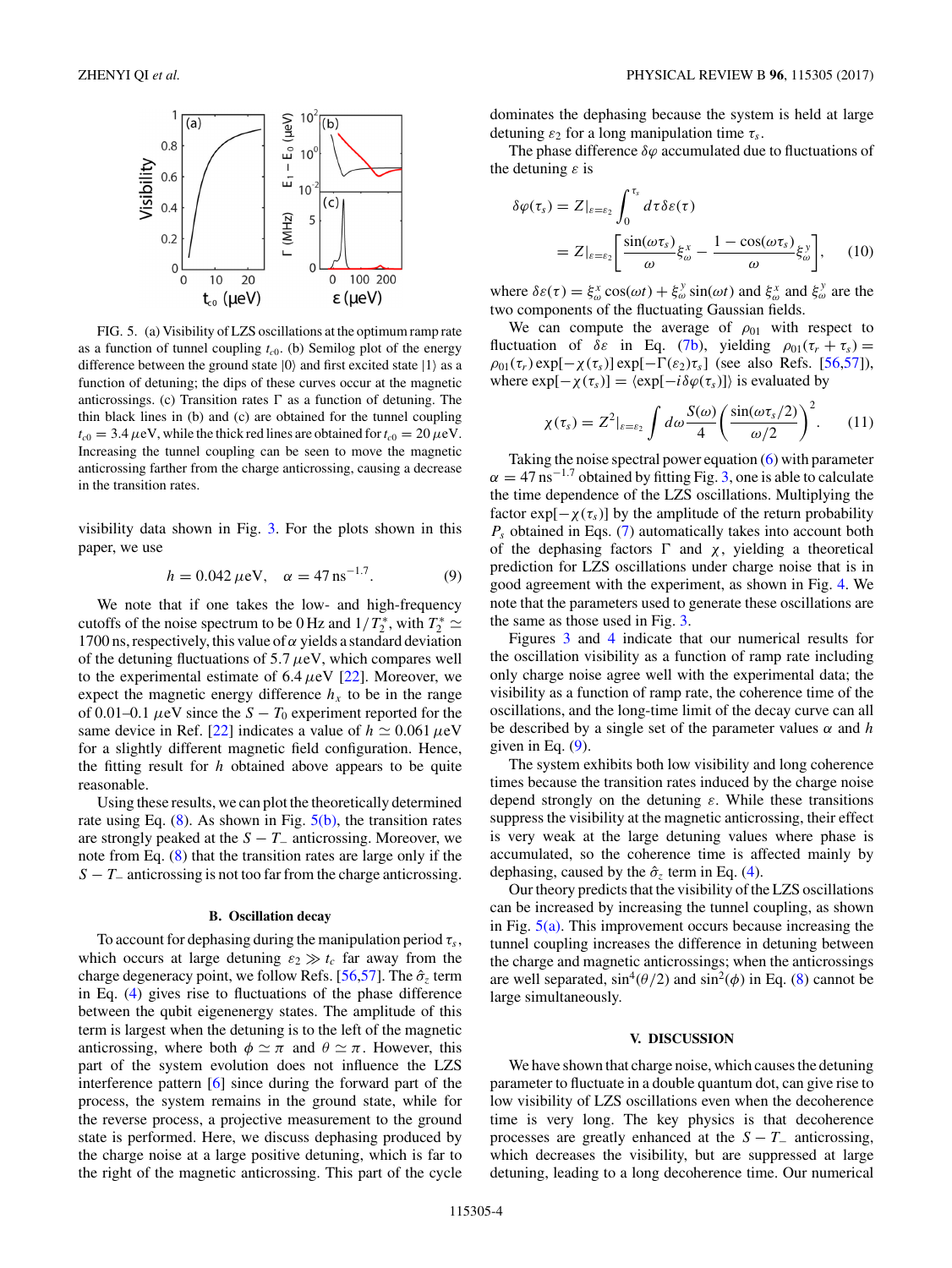<span id="page-4-0"></span>results agree well with the experimental data using fitting parameters that not only agree with the experimental estimates but also give the same dephasing time as the experiment.

We have shown that the experimental results agree with a theory that includes only charge noise, with no dephasing from nuclear spins. Moreover, the measured decay time of the LZS oscillations,  $1.7 \mu s$ , is much longer than the decoherence time due to nuclear spins of 0.25  $\mu$ s measured for an  $S - T_0$ qubit in the same device  $[22]$ . This apparent lack of dephasing from nuclear spins is striking and could be evidence that the experimental procedure causes an essentially complete dynamic nuclear polarization [\[8,18](#page-5-0)[,58\]](#page-6-0). Such behavior is advantageous for quantum computing; however, it is not guaranteed to occur in all experiments. More generally, we would expect dephasing from both the nuclear fluctuation and charge noise in experiments.

In conclusion, we expect that the noise models described here could also apply to other types of qubits that exhibit low visibility and long decoherence time [\[59\]](#page-6-0). We also expect these results to be of interest to other experimentalists because they predict that the visibility of LZS oscillations can be increased substantially by increasing the interdot tunnel coupling.

### **ACKNOWLEDGMENTS**

This work was supported in part by Army Research Office Grants No. W911NF-17-1-0274, No. W911NF-12-1-0607, and No. W911NF-14-1-0080, National Science Foundation (NSF) Grants No. DMR 0955500, No. DMR-1206915, and No. PHY-1104660, and the Department of Defense. The authors would also like to acknowledge support from the Vannevar Bush Faculty Fellowship program sponsored by the Basic Research Office of the Assistant Secretary of Defense for Research and Engineering and funded by the Office of Naval Research through Grant No. N00014-15-1-0029. The views and conclusions contained in this document are those of the authors and should not be interpreted as representing the official policies, either expressly or implied, of the US Government. The US Government is authorized to reproduce and distribute reprints for Government purposes notwithstanding any copyright notation herein. Development and maintenance of growth facilities used for fabricating samples is supported by Department of Energy Grant No. DE-FG02-03ER46028, and nanopatterning made use of NSF-supported shared facilities (Grant No. DMR-1121288). Sandia National Laboratories is a multiprogram laboratory managed and operated by Sandia

Corporation, a wholly owned subsidiary of Lockheed Martin Corporation, for the US Department of Energy's National Nuclear Security Administration under Contract No. DE-AC04-94AL85000.

## **APPENDIX: REDUCTION OF THE FIVE-LEVEL SYSTEM TO A QUBIT SUBSPACE**

In this Appendix, we show that the experimental system is well described by a two-level Hamiltonian by explicitly reducing the five-level system to a two-dimensional subspace.

The full five-level system, shown in Fig. [2](#page-1-0) of the main text, is described by the Hamiltonian

$$
\hat{H}_0^{(0)} = \begin{pmatrix}\n\frac{\varepsilon}{2} & t_c & 0 & 0 & 0 \\
t_c & -\frac{\varepsilon}{2} & \frac{h_x}{\sqrt{2}} & h_z & -\frac{h_x}{\sqrt{2}} \\
0 & \frac{h_x}{\sqrt{2}} & -\frac{\varepsilon}{2} - E_z & 0 & 0 \\
0 & h_z & 0 & -\frac{\varepsilon}{2} & 0 \\
0 & -\frac{h_x}{\sqrt{2}} & 0 & 0 & -\frac{\varepsilon}{2} + E_z\n\end{pmatrix}
$$
\n(A1)

where we use the standard basis states, given by the (2*,*0) singlet, the (1,1) singlet, and the  $T_$ ,  $T_0$ , and  $T_+$  (1,1) triplets. Here,  $\varepsilon$  is the detuning,  $E_z = g \mu_B B$  is the Zeeman splitting of triplet states produced by the average magnetic field at two dots, while off-diagonal matrix elements  $h_x = g\mu_B \delta B_x$  ( $h_z = g\mu_B \delta B_y$  $g\mu_B\delta B_z$ ) originate from the gradient of magnetic field between the dots in the direction perpendicular to (along) the averaged field *B*, and  $t_c(\varepsilon) = t_{c0} \exp(-\varepsilon/\varepsilon_0)$  is the tunnel coupling, which depends on  $\varepsilon$ , where  $\varepsilon_0 = 125 \,\mu\text{eV}$  is obtained from the experiment [\[22\]](#page-6-0). In this theoretical model, as in the experiment, we assume the following energy-scale hierarchy:  $t_c \gg E_z \gg h_x$ .

We first apply a unitary transformation  $\hat{W}$  defined by the matrix

$$
\hat{W} = \begin{pmatrix} e^{i\sigma_y \frac{\theta}{2}} & \mathbf{0}_{2\times 3} \\ \mathbf{0}_{3\times 2} & \mathbf{1}_{3\times 3} \end{pmatrix}, \quad \theta = \arccos\left(\frac{\varepsilon}{2E_S}\right), \tag{A2}
$$

where  $E_S = \sqrt{(\varepsilon/2)^2 + t_c^2}$ . This transformation diagonalizes the Hamiltonian  $(A1)$  in the singlet subspace. It is important to note here that the detuning parameter is a function of time, as shown in Fig.  $2(b)$ . In the transformed frame, we work in the adiabatic, time-dependent basis. The Hamiltonian then becomes

$$
\hat{H}_{0}^{(1)} = \hat{W}\hat{H}_{0}^{(0)}\hat{W}^{\dagger} - i\hat{W}\hat{W}^{\dagger} = \begin{pmatrix}\nE_{S} & i\dot{\theta} & \frac{h_{x}}{\sqrt{2}}\sin\frac{\theta}{2} & h_{z}\sin\frac{\theta}{2} & -\frac{h_{x}}{\sqrt{2}}\sin\frac{\theta}{2} \\
i\dot{\theta} & -E_{S} & \frac{h_{x}}{\sqrt{2}}\cos\frac{\theta}{2} & h_{z}\cos\frac{\theta}{2} & -\frac{h_{x}}{\sqrt{2}}\cos\frac{\theta}{2} \\
\frac{h_{x}}{\sqrt{2}}\sin\frac{\theta}{2} & \frac{h_{x}}{\sqrt{2}}\cos\frac{\theta}{2} & -\frac{\varepsilon}{2} - E_{z} & 0 & 0 \\
h_{z}\sin\frac{\theta}{2} & h_{z}\cos\frac{\theta}{2} & 0 & -\frac{\varepsilon}{2} & 0 \\
-\frac{h_{x}}{\sqrt{2}}\sin\frac{\theta}{2} & -\frac{h_{x}}{\sqrt{2}}\cos\frac{\theta}{2} & 0 & 0 & -\frac{\varepsilon}{2} + E_{z}\n\end{pmatrix},
$$
\n(A3)

where the term  $\hat{W}\hat{W}^{\dagger}$  originates from the time dependence of the transformation  $\hat{W}$  and results in  $\hat{\theta}$  terms in  $\hat{H}_0^{(1)}$ . The time derivative of the transformation angle *θ* is

 $\overline{1}$ 

$$
\dot{\theta} = -2 \frac{t_c(\varepsilon) - \varepsilon (\partial t_c(\varepsilon)/\partial \varepsilon)}{\varepsilon^2 + 4t_c^2(\varepsilon)} v,
$$
\n(A4)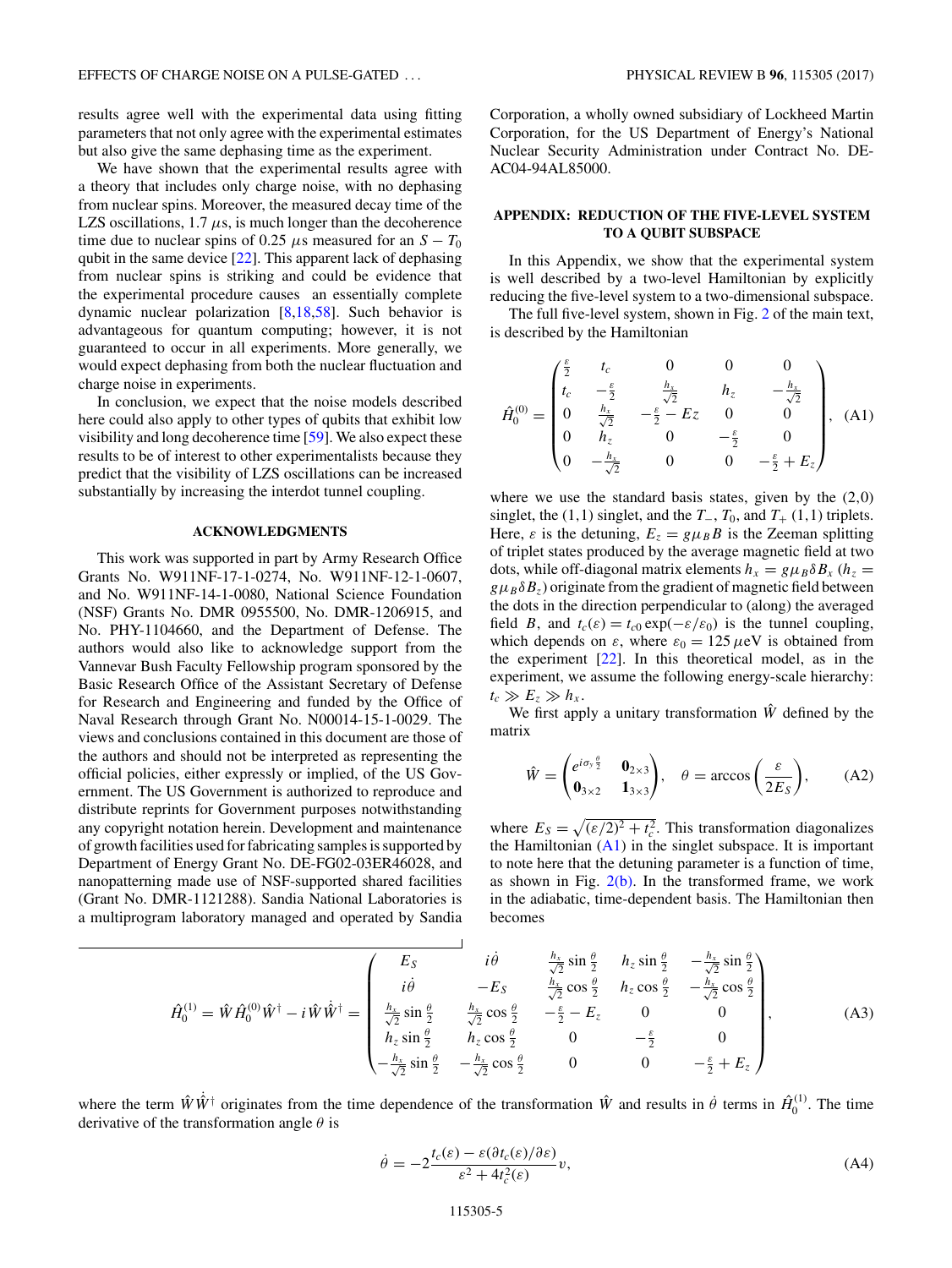<span id="page-5-0"></span>

FIG. 6. (a) The probability of the ground state  $|0\rangle$  and the first excited state  $|1\rangle$  of a five-level system through a one-directional ramp, starting from the ground state at detuning  $ε_1 = -100 \mu$ eV. The ramp rate is  $v = de/dt = 4.4 \mu$ eV. Parameters  $t_{c0} = 3.4 \mu$ eV,  $h = 0.042 \mu$ eV, and  $g\mu_B B = 0.17 \mu eV$  are the same as in Fig. [3](#page-1-0) in the main text. Charge noise is not included in this calculation. The occupations of the other three states are too small to be visible in (a). (b) The probability of the third and fourth excited states. The second excited state is not coupled to the other states given that  $h<sub>z</sub> = 0$ , and the probability of being in this level remains zero throughout the ramp. Because only two of the energy levels have significant occupation at any time during the evolution, the dynamics can be described using the two-state Hamiltonian [Eq. [\(1\)](#page-1-0) in the main text].

where  $v = d\varepsilon/dt$ . Below, we assume the longitudinal field  $h<sub>z</sub> = 0$ , in which case the  $T<sub>0</sub>$  state decouples from the other four states. We define the qubit states  $|0\rangle$  as the ground state and  $|1\rangle$  as the lowest excited state of the Hamiltonian. In the limit of  $h_x \rightarrow 0$ , these eigenvectors are the low-energy singlet and triplet *T*<sub>−</sub> states with energies  $-E<sub>S</sub>$  and  $E<sub>T<sub>−</sub></sub> = -\varepsilon/2 - E<sub>z</sub>$ , respectively.

The minimal energy gap between  $|1\rangle$  and  $|0\rangle$  is  $h =$  $h_x\sqrt{2}\cos[\theta(\varepsilon)/2]$  evaluated at the detuning  $\varepsilon^*$  such that  $E_S(\varepsilon^*) = \varepsilon^*/2 + E_z$ . This small energy splitting makes it possible to observe the LZS oscillations at relatively low detuning ramp rates  $v \lesssim 10 \,\mu\text{eV}}/$ ns. These values of the

ramp rate are too small to cause transitions out of the qubit subspace, justifying our approximation of a two-level system.

We have tested our approximation of a two-level system by performing simulations on a full five-level system, obtaining the results shown in Figs.  $6(a)$  and  $6(b)$ . The population of the third excited state (the  $T_+$  state) is found to be of the order of  $10^{-2}$ , and the fourth excited state (the higher-energy singlet) is of the order of 10−5. The simulations begin in the initial (2*,*0) singlet state, which corresponds to the lowest-energy state at  $\varepsilon_1 = -100 \,\mu\text{eV}$ . We also assume a ramp rate of  $v =$  $(d\varepsilon/dt) = 4.4 \,\mu\text{eV/ns}.$ 

- [1] D. Loss and D. P. DiVincenzo, [Phys. Rev. A](https://doi.org/10.1103/PhysRevA.57.120) **[57](https://doi.org/10.1103/PhysRevA.57.120)**, [120](https://doi.org/10.1103/PhysRevA.57.120) [\(1998\)](https://doi.org/10.1103/PhysRevA.57.120).
- [2] J. Levy, [Phys. Rev. Lett.](https://doi.org/10.1103/PhysRevLett.89.147902) **[89](https://doi.org/10.1103/PhysRevLett.89.147902)**, [147902](https://doi.org/10.1103/PhysRevLett.89.147902) [\(2002\)](https://doi.org/10.1103/PhysRevLett.89.147902).
- [3] R. Vrijen, E. Yablonovitch, K. Wang, H. W. Jiang, A. Balandin, V. Roychowdhury, T. Mor, and D. DiVincenzo, [Phys. Rev. A](https://doi.org/10.1103/PhysRevA.62.012306) **[62](https://doi.org/10.1103/PhysRevA.62.012306)**, [012306](https://doi.org/10.1103/PhysRevA.62.012306) [\(2000\)](https://doi.org/10.1103/PhysRevA.62.012306).
- [4] D. D. Awschalom, L. C. Bassett, A. S. Dzurak, E. L. Hu, and J. R. Petta, [Science](https://doi.org/10.1126/science.1231364) **[339](https://doi.org/10.1126/science.1231364)**, [1174](https://doi.org/10.1126/science.1231364) [\(2013\)](https://doi.org/10.1126/science.1231364).
- [5] M. D. Shulman, S. P. Harvey, J. M. Nichol, S. D. Bartlett, A. C. Doherty, V. Umansky, and A. Yacoby, [Nat. Commun.](https://doi.org/10.1038/ncomms6156) **[5](https://doi.org/10.1038/ncomms6156)**, [5156](https://doi.org/10.1038/ncomms6156) [\(2014\)](https://doi.org/10.1038/ncomms6156).
- [6] J. R. Petta, A. C. Johnson, J. M. Taylor, E. A. Laird, A. Yacoby, M. D. Lukin, C. M. Marcus, M. P. Hanson, and A. C. Gossard, [Science](https://doi.org/10.1126/science.1116955) **[309](https://doi.org/10.1126/science.1116955)**, [2180](https://doi.org/10.1126/science.1116955) [\(2005\)](https://doi.org/10.1126/science.1116955).
- [7] [F. H. L. Koppens, C. Buizert, and K. J. Tielrooij,](https://doi.org/10.1038/nature05065) Nature (London) **[442](https://doi.org/10.1038/nature05065)**, [766](https://doi.org/10.1038/nature05065) [\(2006\)](https://doi.org/10.1038/nature05065).
- [8] D. J. Reilly, J. M. Taylor, J. R. Petta, C. M. Marcus, M. P. Hanson, and A. C. Gossard, [Science](https://doi.org/10.1126/science.1159221) **[321](https://doi.org/10.1126/science.1159221)**, [817](https://doi.org/10.1126/science.1159221) [\(2008\)](https://doi.org/10.1126/science.1159221).
- [9] S. Foletti, H. Bluhm, D. Mahalu, V. Umansky, and A. Yacoby, [Nat. Phys.](https://doi.org/10.1038/nphys1424) **[5](https://doi.org/10.1038/nphys1424)**, [903](https://doi.org/10.1038/nphys1424) [\(2009\)](https://doi.org/10.1038/nphys1424).
- [10] C. Barthel, D. J. Reilly, C. M. Marcus, M. P. Hanson, and A. C. Gossard, [Phys. Rev. Lett.](https://doi.org/10.1103/PhysRevLett.103.160503) **[103](https://doi.org/10.1103/PhysRevLett.103.160503)**, [160503](https://doi.org/10.1103/PhysRevLett.103.160503) [\(2009\)](https://doi.org/10.1103/PhysRevLett.103.160503).
- [11] C. Barthel, J. Medford, C. M. Marcus, M. P. Hanson, and A. C. Gossard, [Phys. Rev. Lett.](https://doi.org/10.1103/PhysRevLett.105.266808) **[105](https://doi.org/10.1103/PhysRevLett.105.266808)**, [266808](https://doi.org/10.1103/PhysRevLett.105.266808) [\(2010\)](https://doi.org/10.1103/PhysRevLett.105.266808).
- [12] H. Bluhm, S. Foletti, I. Neder, M. Rudner, D. Mahalu, V. Umansky, and A. Yacoby, [Nat. Phys.](https://doi.org/10.1038/nphys1856) **[7](https://doi.org/10.1038/nphys1856)**, [109](https://doi.org/10.1038/nphys1856) [\(2011\)](https://doi.org/10.1038/nphys1856).
- [13] K. C. Nowack, M. Shafiei, M. Laforest, G. E. D. K. Prawiroatmodjo, L. R. Schreiber, C. Reichl, W. Wegscheider, and L. M. K. Vandersypen, [Science](https://doi.org/10.1126/science.1209524) **[333](https://doi.org/10.1126/science.1209524)**, [1269](https://doi.org/10.1126/science.1209524) [\(2011\)](https://doi.org/10.1126/science.1209524).
- [14] L. Gaudreau, G. Granger, A. Kam, G. C. Aers, S. A. Studenikin, P. Zawadzki, M. Pioro-Ladrière, Z. R. Wasilewski, and A. S. Sachrajda, [Nat. Phys.](https://doi.org/10.1038/nphys2149) **[8](https://doi.org/10.1038/nphys2149)**, [54](https://doi.org/10.1038/nphys2149) [\(2012\)](https://doi.org/10.1038/nphys2149).
- [15] M. D. Shulman, O. E. Dial, S. P. Harvey, H. Bluhm, V. Umansky, and A. Yacoby, [Science](https://doi.org/10.1126/science.1217692) **[336](https://doi.org/10.1126/science.1217692)**, [202](https://doi.org/10.1126/science.1217692) [\(2012\)](https://doi.org/10.1126/science.1217692).
- [16] J. M. Nichol, L. A. Orona, S. P. Harvey, S. Fallahi, G. C. Gardner, M. J. Manfra, and A. Yacoby, [npj Quantum Inf.](https://doi.org/10.1038/s41534-016-0003-1) **[3](https://doi.org/10.1038/s41534-016-0003-1)**, [3](https://doi.org/10.1038/s41534-016-0003-1) [\(2017\)](https://doi.org/10.1038/s41534-016-0003-1).
- [17] A. C. Johnson, J. R. Petta, J. M. Taylor, A. Yacoby, M. D. [Lukin, C. M. Marcus, M. P. Hanson, and A. C. Gossard,](https://doi.org/10.1038/nature03815) Nature (London) **[435](https://doi.org/10.1038/nature03815)**, [925](https://doi.org/10.1038/nature03815) [\(2005\)](https://doi.org/10.1038/nature03815).
- [18] F. H. L. Koppens, J. A. Folk, J. M. Elzerman, R. Hanson, L. H. Willems van Beveren, I. T. Vink, H. P. Tranitz, W. Wegscheider, L. P. Kouwenhoven, and L. M. K. Vandersypen, [Science](https://doi.org/10.1126/science.1113719) **[309](https://doi.org/10.1126/science.1113719)**, [1346](https://doi.org/10.1126/science.1113719) [\(2005\)](https://doi.org/10.1126/science.1113719).